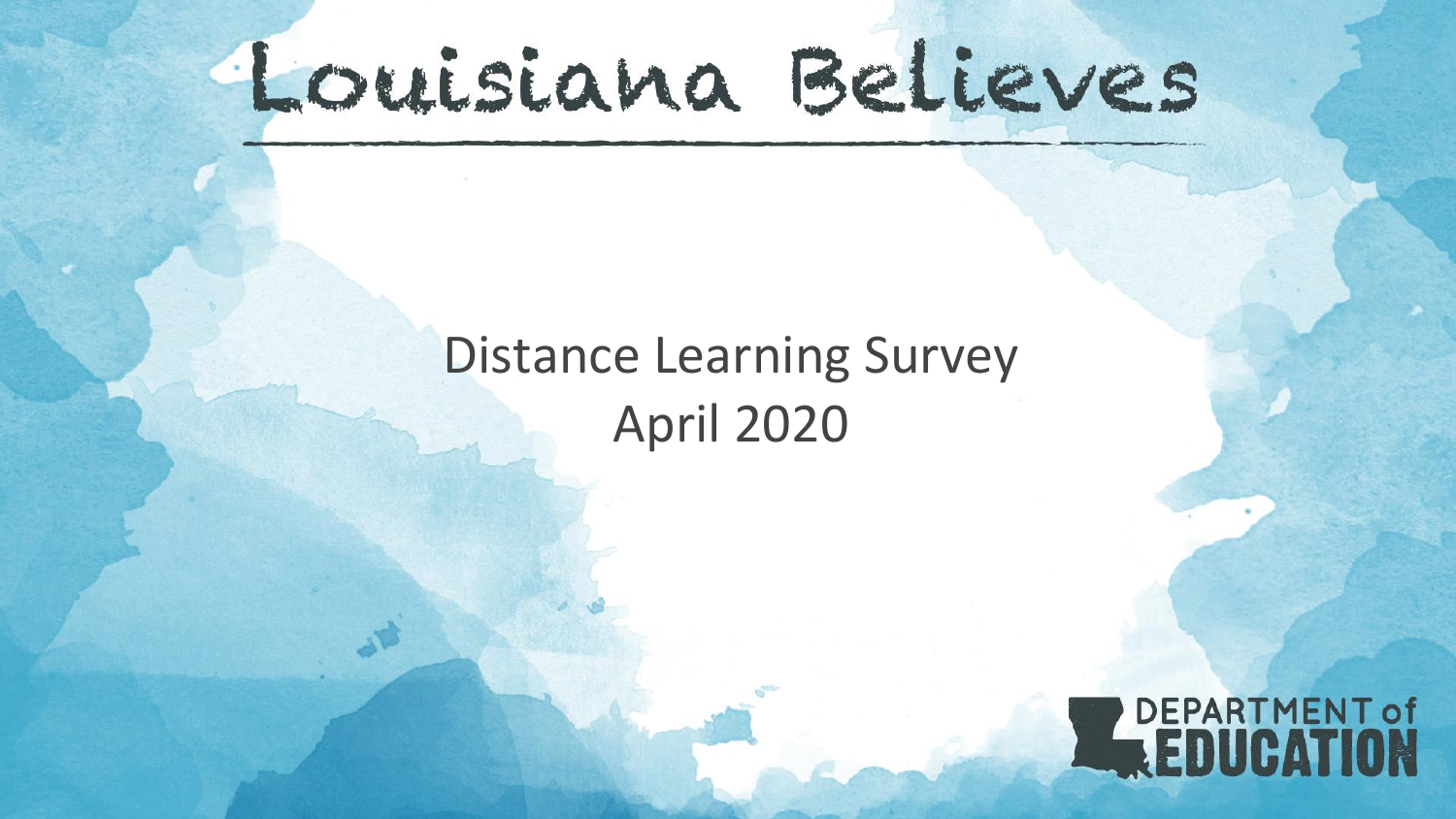### Distance Learning Survey

The Louisiana Department of Education issued a Distance Learning Survey to all school systems statewide. The survey ran from April 7 to April 17.

The survey asked education leaders to provide information on how their school systems are providing distance learning. Question categories included:

- Distance Education (instructional methods, materials used, frequency of contact, etc.)
- Parental Engagement
- **Technology Accessibility**
- **Staffing**
- School Calendar
- **Overall Needs**

All 192 school systems responded.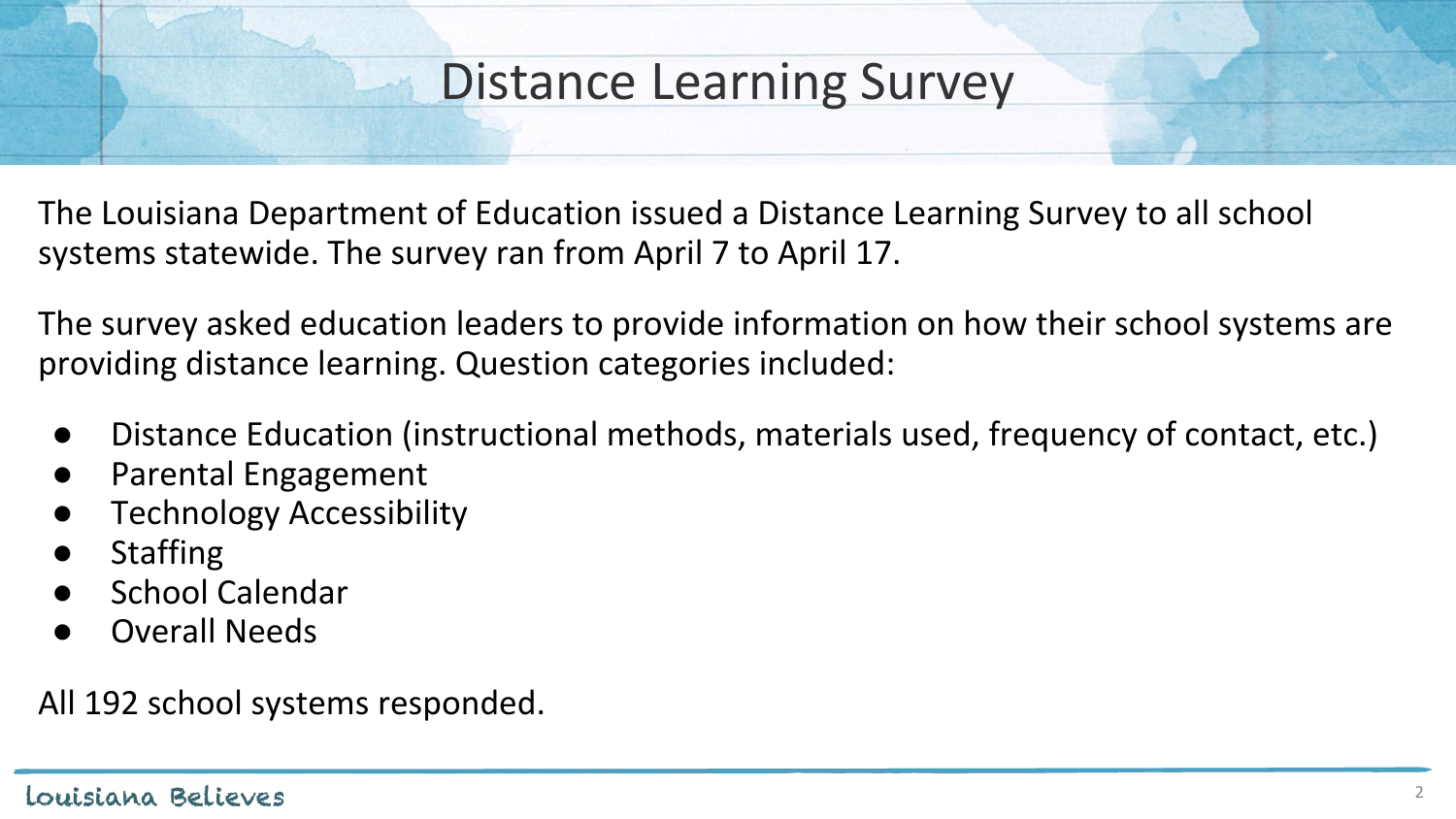#### Distance Education

**100 percent of school systems surveyed are providing some form of distance education.** 

- 100 percent of all school systems statewide responded to the survey, including all traditional city/parish school systems, charter schools and state schools.
- 100 percent of school systems surveyed are providing some form of distance education. This may include the curricular materials typically used in classrooms, supplementary or different curricular materials, or both.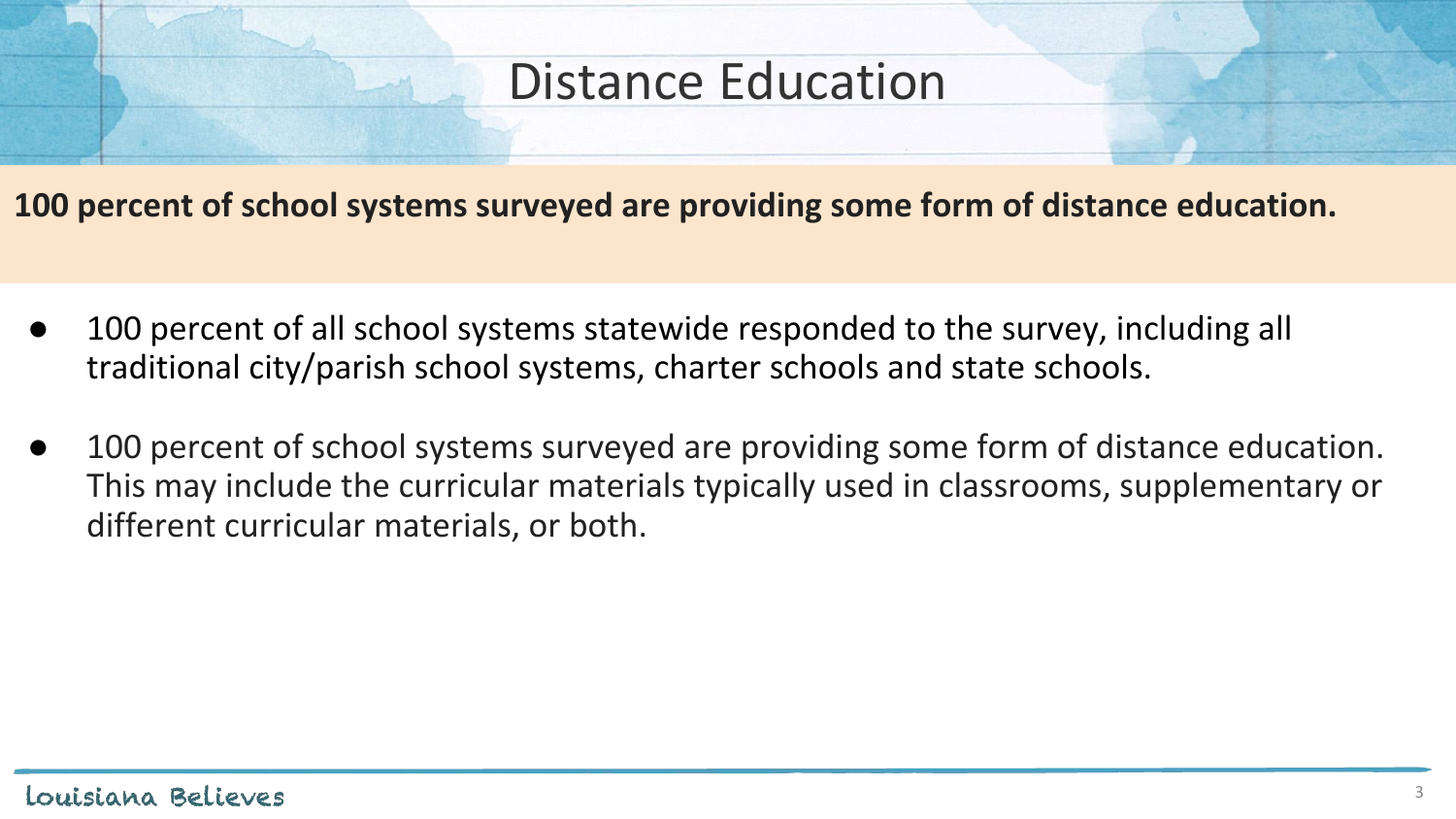#### **Instruction**

**Only 17 percent of school systems are using solely the curricular materials typically used in classrooms.** 

- Approximately 17 percent of school systems are using only the curriculum typically used in classrooms, 4 percent are using only supplemental materials, and 79 percent are using some combination of both.
- On average, school systems report a majority of the content students are receiving is review (approximately 61 percent).
- Students receiving distance learning are receiving English language arts and math across all grades, whereas access to science and social studies is more prevalent in grades 3-12 than in PK-2.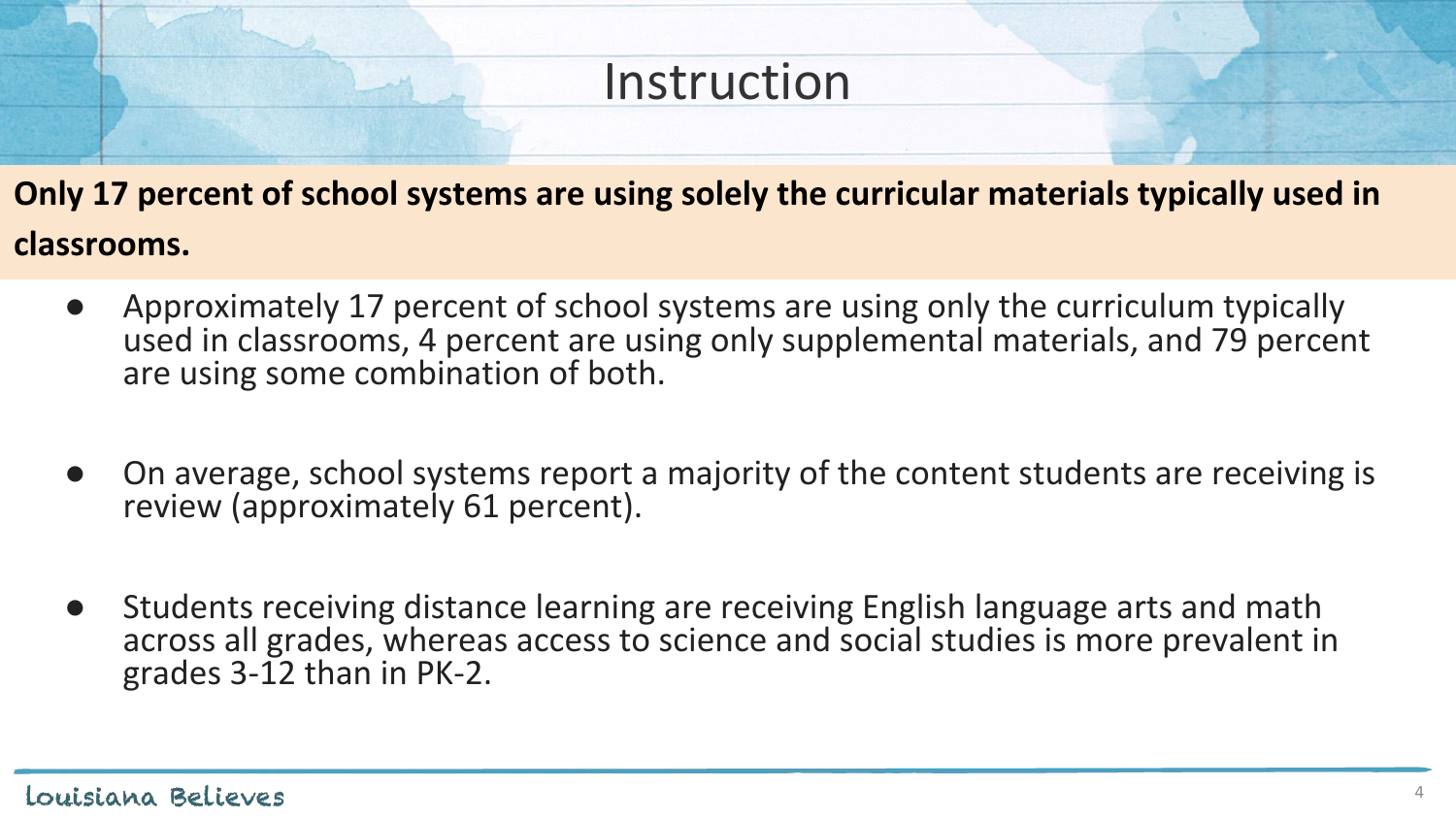#### Communication

**It is estimated that 1/4 of students are not receiving feedback on their learning.**

- An estimated 173,000 students, or about 24 percent of all public students statewide, are not receiving feedback on their learning based on survey responses.
- Approximately 32 percent of school systems are connecting with students daily, 38 percent are connecting weekly, and 30 percent on some other frequency.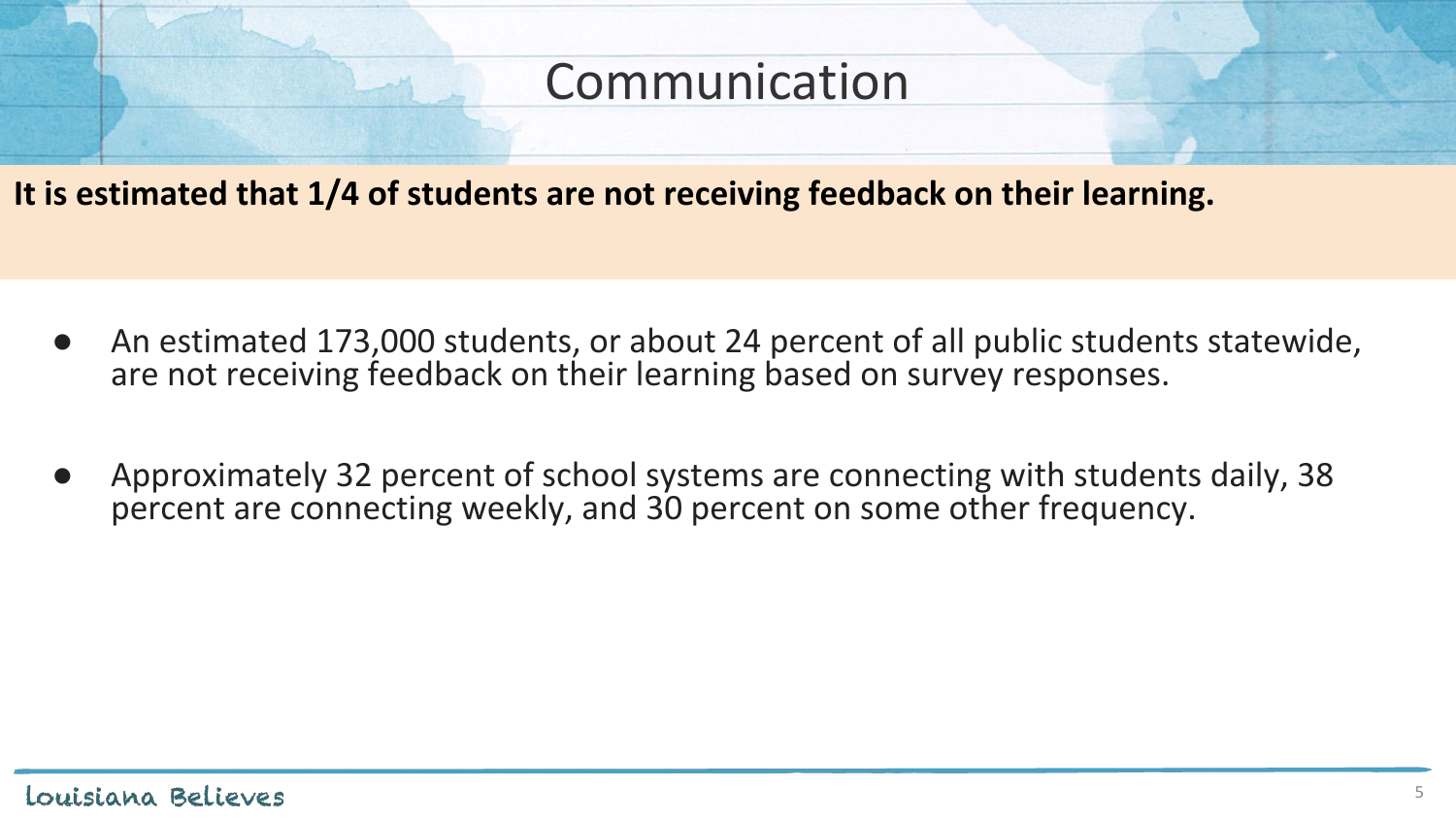#### **Technology**

**School systems, on average, report more than 1/3 of students and nearly 1/10 of teachers do not have the right technology to maximize learning.**

| <b>Question</b>                                                                                                             | <b>School System Average %</b> |
|-----------------------------------------------------------------------------------------------------------------------------|--------------------------------|
| What percentage of students have home Internet access (fixed/landline or<br>cellular/hotspot/mifi)?                         | 66%                            |
| What percentage of students have access to a phone that could be used for<br>conference calls/learning?                     | 78%                            |
| What percentage of staff have the necessary technology including Internet access and<br>computers to do their jobs at home? | 93%                            |
| What percentage of students DO NOT have access to a school-issued or personal<br>tablet/computer.                           | 28%                            |

#### Louisiana Believes